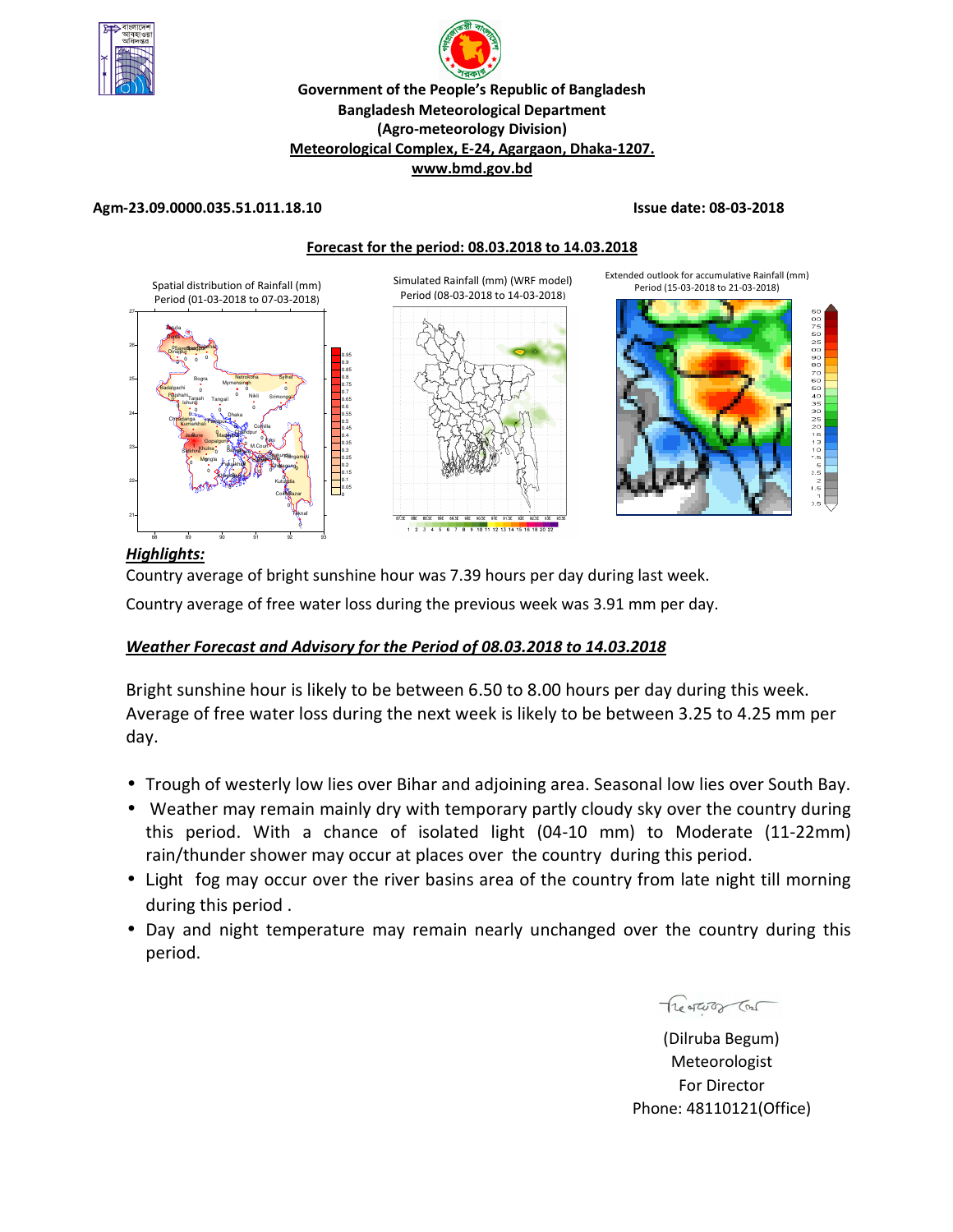### *Short Weather description Period:01.03.2018 to 07.03.2018*

# *Maximum And Minimum Temperature (Range and Extreme)*

| <b>Divisions</b> | Maximum<br>temperature<br>range in <sup>o</sup> C |                          |                     |    | Highest maximum<br>temperature in <sup>"</sup> C |      |                             |                       | Minimum<br>temperature<br>Range in <sup>o</sup> C | Lowest minimum<br>temperature in $^{\circ}$ C |                     |  |
|------------------|---------------------------------------------------|--------------------------|---------------------|----|--------------------------------------------------|------|-----------------------------|-----------------------|---------------------------------------------------|-----------------------------------------------|---------------------|--|
| <b>Dhaka</b>     | 30.0                                              | $\sim$                   | 35.2 $\degree$ C    |    | Faridpur                                         | 35.2 | °c                          | 17.5                  | 23.8 $^{\circ}$ C                                 | Tangail                                       | 17.5 <sup>0</sup> C |  |
| Mymensingh 29.2  |                                                   |                          | $-33.0 °C$          |    | Mymensingh                                       | 33.0 | °c                          | 17.4                  | 22.6 $^{\circ}$ C                                 | Netrokona                                     | $17.4\degree$ C     |  |
| Chittagong       | 29.0                                              |                          | $-34.7$ $\degree$ C |    | Sitakunda                                        | 34.7 | °C                          | 16.8                  | 24.0 $^{\circ}$ C                                 | Sitakunda                                     | 16.8 <sup>0</sup> C |  |
| Sylhet           | 29.6                                              |                          | $-34.4\degree$ C    |    | Srimanggal                                       | 34.4 |                             | $\overline{^0C}$ 15.8 | 21.6 $^{\circ}$ C                                 | Srimangal                                     | $15.8\text{ }^0C$   |  |
| Rajshahi         | 28.5                                              |                          | $-35.6oC$           |    | Rajshahi                                         | 35.6 | $^{\circ}$ c $\overline{c}$ | 14.4                  | 21.8 $^{\circ}$ C                                 | Rajshahi                                      | $14.4^{\circ}$ C    |  |
| Rangpur          | 27.0                                              |                          | $-32.0\degree$ C    |    | Dinajpur                                         | 32.0 | °C                          | 13.4                  | $19.4 \text{ °C}$                                 | Rajarhat                                      | $13.4^{\circ}$ C    |  |
| Khulna           | 31.3                                              | $\overline{\phantom{0}}$ | 36.6 $\sqrt[10]{C}$ |    | Jessore                                          | 36.6 | °c                          | 16.5                  | 23.5 $\overline{C}$                               | Chuadanga                                     | 16.5 <sup>0</sup> C |  |
| Barisal          | 31.4                                              |                          | $-35.0$             | °c | Patuakhali                                       | 35.0 | $^0$ C                      | 19.8                  | 23.8 $^{\circ}$ C                                 | <b>Bhola</b>                                  | 19.8 <sup>0</sup> C |  |

### *:Rainfall analysis and average temperature:-*

| Name of the<br><b>Divisions</b> | Name of the<br><b>Stations</b> | Total<br>Rainfall<br>in (mm) | Normal<br>Rainfall<br>in (mm) | <b>Deviation</b><br>in % | Total<br>Rainy<br>days | Average<br>M ax<br>Humidity<br>in $%$ | Average<br>M in<br>Humidity<br>in % | Average<br>M ax.<br>temp in °C | Average<br>Normal<br>Max.<br>temp in<br>۹C | Average<br>M in.<br>temp in '<br>C | Average<br>Normal<br>Min.<br>temp in<br>°C |
|---------------------------------|--------------------------------|------------------------------|-------------------------------|--------------------------|------------------------|---------------------------------------|-------------------------------------|--------------------------------|--------------------------------------------|------------------------------------|--------------------------------------------|
| <b>Dhaka</b>                    | Dhaka                          | 000                          | 5                             | $-100$                   | 00                     | 093                                   | 29                                  | 33.1                           | 30.6                                       | 22.1                               | 18.6                                       |
|                                 | Faridpur                       | 000                          | $\overline{4}$                | $-100$                   | 00                     | 094                                   | 031                                 | 034                            | 30.5                                       | 020                                | 17.5                                       |
|                                 | Madaripur                      | 000                          | 9                             | $-100$                   | 00                     | 097                                   | 25                                  | 33.2                           | 30.9                                       | 20.8                               | 18.2                                       |
|                                 | Nikli                          | 000                          | $\overline{1}$                | $***$                    | 00                     | 093                                   | 52                                  | 31.0                           | ×۶                                         | 20.6                               | $\star$                                    |
|                                 | Tangail                        | 000                          | 5                             | $-100$                   | 00                     | 091                                   | 33                                  | 32.7                           | 30.0                                       | 18.4                               | 16.9                                       |
|                                 | Gopalgonj                      | 000                          | $\star\star$                  | $***$                    | 0 <sub>0</sub>         | 091                                   | 035                                 | 033                            | *,                                         | 021                                |                                            |
| Mymensingh                      | Mymensingh                     | 000                          | $\overline{4}$                | $\star\star\star$        | 00                     | 094                                   | 042                                 | 032                            | 29.3                                       | 020                                | 17.1                                       |
|                                 | Netrokona                      | 000                          | **                            | $***$                    | 00                     | 096                                   | 048                                 | 030                            |                                            | 020                                |                                            |
| Chittagong                      | Chittagong                     | 000                          | $\mathbf{0}$                  | ***                      | 00                     | $\star\star$                          | $^{\star\star}$                     | 032                            | 29.8                                       | 022                                | 18.3                                       |
|                                 | Sitakunda                      | 000                          | 5                             | $***$                    | 00                     | $\star\star$                          | **                                  | ×                              | 30.4                                       | ×                                  | 17.6                                       |
|                                 | Rangamati                      | 000                          | 8                             | $***$                    | 00                     | 095                                   | 022                                 | 033                            | 31.0                                       | 012                                | 17.7                                       |
|                                 | Cox'sBazar                     | 000                          | $\overline{4}$                | $***$                    | 00                     | 095                                   | 50                                  | 31.8                           | 30.7                                       | 21.1                               | 19.3                                       |
|                                 | Teknaf                         | 000                          | 0                             | $\star\star\star$        | 00                     | 098                                   | 062                                 | 031                            | 30.4                                       | 020                                | 19.1                                       |
|                                 | Hatiya                         | 000                          | 10                            | $***$                    | 00                     | 100                                   | 58                                  | 31.9                           | 29.6                                       | 21.4                               | 19.3                                       |
|                                 | Sandw ip                       | 000                          | $\overline{7}$                | $-100$                   | 00                     | 097                                   | 051                                 | 031                            | 29.1                                       | 021                                | 19.6                                       |
|                                 | Kutubdia                       | 000                          | 6                             | $***$                    | 00                     | 095                                   | 62                                  | 30.7                           | 29.0                                       | 20.8                               | 19.5                                       |
|                                 | Feni                           | 000                          | $\overline{7}$                | $***$                    | 00                     | 095                                   | 41                                  | 32.7                           | 30.2                                       | 21.8                               | 18.3                                       |
|                                 | M.Court                        | 000                          | 9                             | $-100$                   | 00                     | 096                                   | 44                                  | 32.8                           | 30.3                                       | 22.2                               | 18.5                                       |
|                                 | Chandpur                       | 000                          | 3                             | $***$                    | 00                     | $\star\star$                          | $\star\star$                        | **                             | 30.2                                       | **                                 | 18.5                                       |
|                                 | Comilla                        | 000                          | 5                             | $***$                    | 0 <sub>0</sub>         | 094                                   | 50                                  | 31.5                           | 29.5                                       | 21.5                               | 17.9                                       |
| Sylhet                          | Sylhet                         | 000                          | 12                            | $\star\star\star$        | 00                     | 091                                   | 43                                  | 31.4                           | 29.5                                       | 20.0                               | 16.9                                       |
|                                 | Srimongal                      | 000                          | 7                             | $-100$                   | 00                     | 098                                   | 026                                 | 032                            | 30.2                                       | 019                                | 15.6                                       |
| Rajshahi                        | Rajshahi                       | 000                          | 4                             | $\star\star\star$        | 00                     | 096                                   | 28                                  | 33.4                           | 30.9                                       | 17.6                               | 15.7                                       |
|                                 | Bogra                          | 000                          | 8                             | $***$                    | 00                     | 093                                   | 24                                  | 32.1                           | 29.7                                       | 19.5                               | 16.8                                       |
|                                 | <b>Ishurdi</b>                 | 000                          | 4                             | $***$                    | 00                     | 095                                   | 19                                  | 33.1                           | 30.6                                       | 18.2                               | 15.8                                       |
|                                 | Badalgachi                     | 000                          | $\star\star$                  | $***$                    | 00                     | 098                                   | 25                                  | 31.0                           | ×۶                                         | 18.7                               |                                            |
|                                 | Tarash                         | 000                          | $\star\star$                  | $***$                    | 00                     | $\star\star$                          | $\overline{**}$                     | $\overline{\star}$             | $\star\star$                               | $\star\star$                       |                                            |
| Rangpur                         | Rangpur                        | 000                          | 3                             | $***$                    | 00                     | 091                                   | 40                                  | 30.6                           | 28.3                                       | 18.1                               | 15.0                                       |
|                                 | Dinajpur                       | 000                          | $\overline{2}$                | $***$                    | 00                     | 093                                   | 39                                  | 30.7                           | 28.9                                       | 17.9                               | 15.1                                       |
|                                 | Sayedpur                       | 000                          | $\star\star$                  | $***$                    | 00                     | 094                                   | 047                                 | 031                            | $\star$                                    | 018                                | $\star$                                    |
|                                 | Rajarhat                       | 000                          | $\star\star$                  | $***$                    | 0 <sub>0</sub>         | 095                                   | 43                                  | 30.0                           | $\star$                                    | 17.0                               |                                            |
|                                 | Tetulia                        | 001                          | $\star\star$                  | $***$                    | 01                     | 094                                   | 46                                  | 28.7                           | $\star \star$                              | 17.1                               | $\star\star$                               |
|                                 | Dimla                          | 000                          | $\star$                       | $***$                    | 00                     | 093                                   | 47                                  | 29.2                           | **                                         | 17.8                               |                                            |
| Khulna                          | Khulna                         | 000                          | 5                             | $-100$                   | 00                     | 095                                   | 40                                  | 33.7                           | 31.2                                       | 21.7                               | 18.3                                       |
|                                 | Mongla                         | 000                          | $\star\star$                  | $\ddot{x}$               | 00                     | 095                                   | 043                                 | 034                            |                                            | 023                                |                                            |
|                                 | Jessore                        | 001                          | 7                             | $-86$                    | 01                     | $\star\star$                          | $\star\star$                        | $\star\star$                   | 31.5                                       | $\star\star$                       | 17.4                                       |
|                                 | Chuadanga                      | T                            | 4                             | $***$                    | 01                     | 092                                   | 34                                  | $\star\star$                   | 18.8                                       | $\star\star$                       | 16.5                                       |
|                                 | Satkhira                       | 000                          | 7                             | $-100$                   | 0 <sub>0</sub>         | 098                                   | 21                                  | 33.3                           | 31.2                                       | 20.7                               | 18.5                                       |
|                                 | Kumarkhali                     | 000                          | $\star\star$                  | $***$                    | 00                     | 071                                   | 057                                 | 034                            | $\star\star$                               | 020                                |                                            |
| <b>Barisal</b>                  | Barisal                        | T                            | $\overline{4}$                | ***                      | 01                     | 097                                   | 38                                  | 33.5                           | 30.8                                       | 21.1                               | 18.1                                       |
|                                 | Bhola                          | 000                          | 13                            | $-100$                   | 00                     | 096                                   | 42                                  | 32.9                           | 30.4                                       | 21.6                               | 19.1                                       |
|                                 | Patuakhali                     | 000                          | 4                             | $-100$                   | 00                     | 098                                   | 39                                  | 34.1                           | 30.9                                       | 22.5                               | 19.1                                       |
|                                 | Khepupara                      | 000                          | 3                             | $\star\star\star$        | 00                     | 099                                   | 047                                 | 033                            | 30.6                                       | 022                                | 19.7                                       |
|                                 |                                |                              |                               |                          |                        |                                       |                                     |                                |                                            |                                    |                                            |

N.B-.Analyses contained in this bulletin are based on preliminary \*un-checked data. \*\* Data not received. \*\*\* Data not available.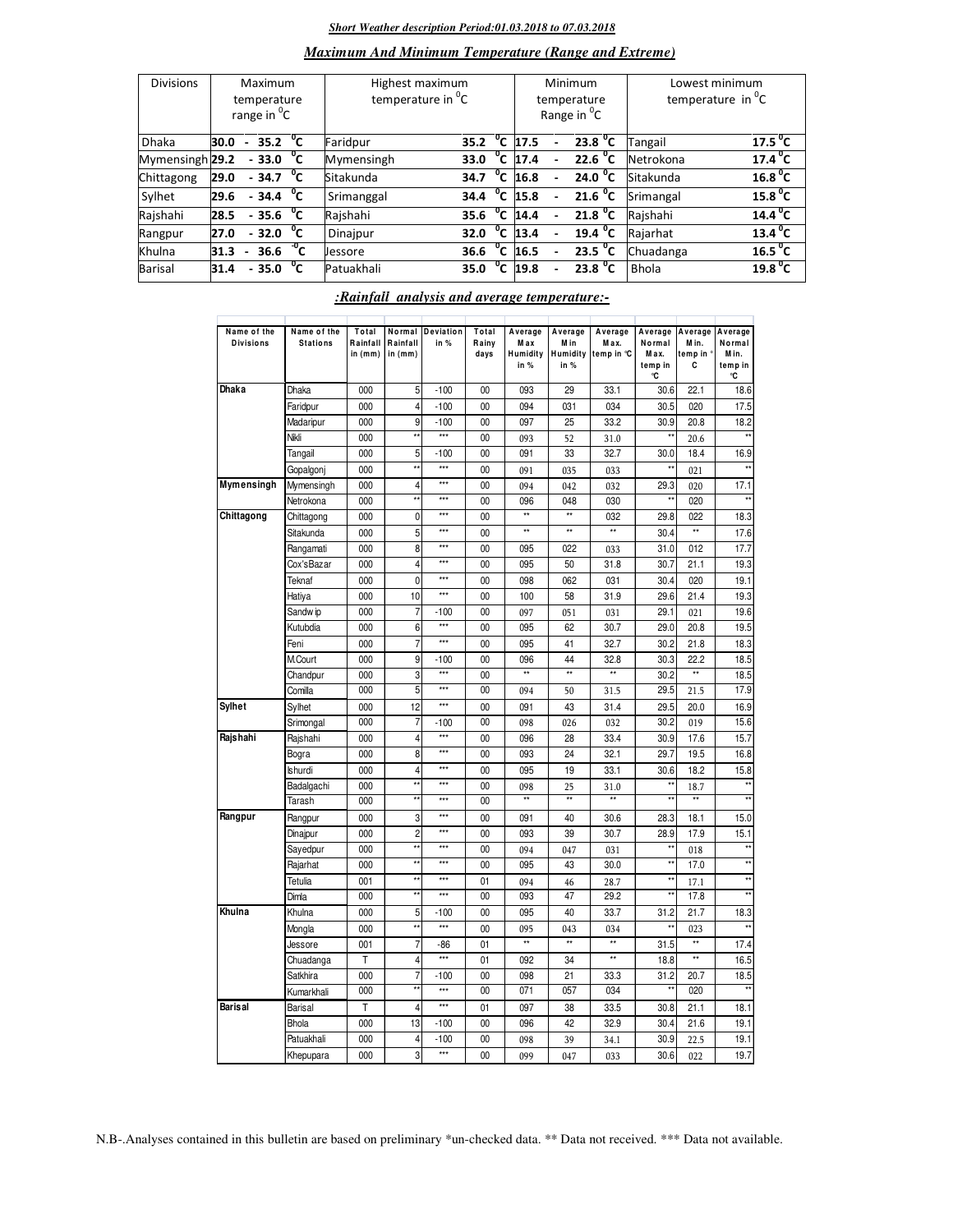

Spatial distribution of Rainfall (mm). Period (01-03-2018 to 07-03-2018)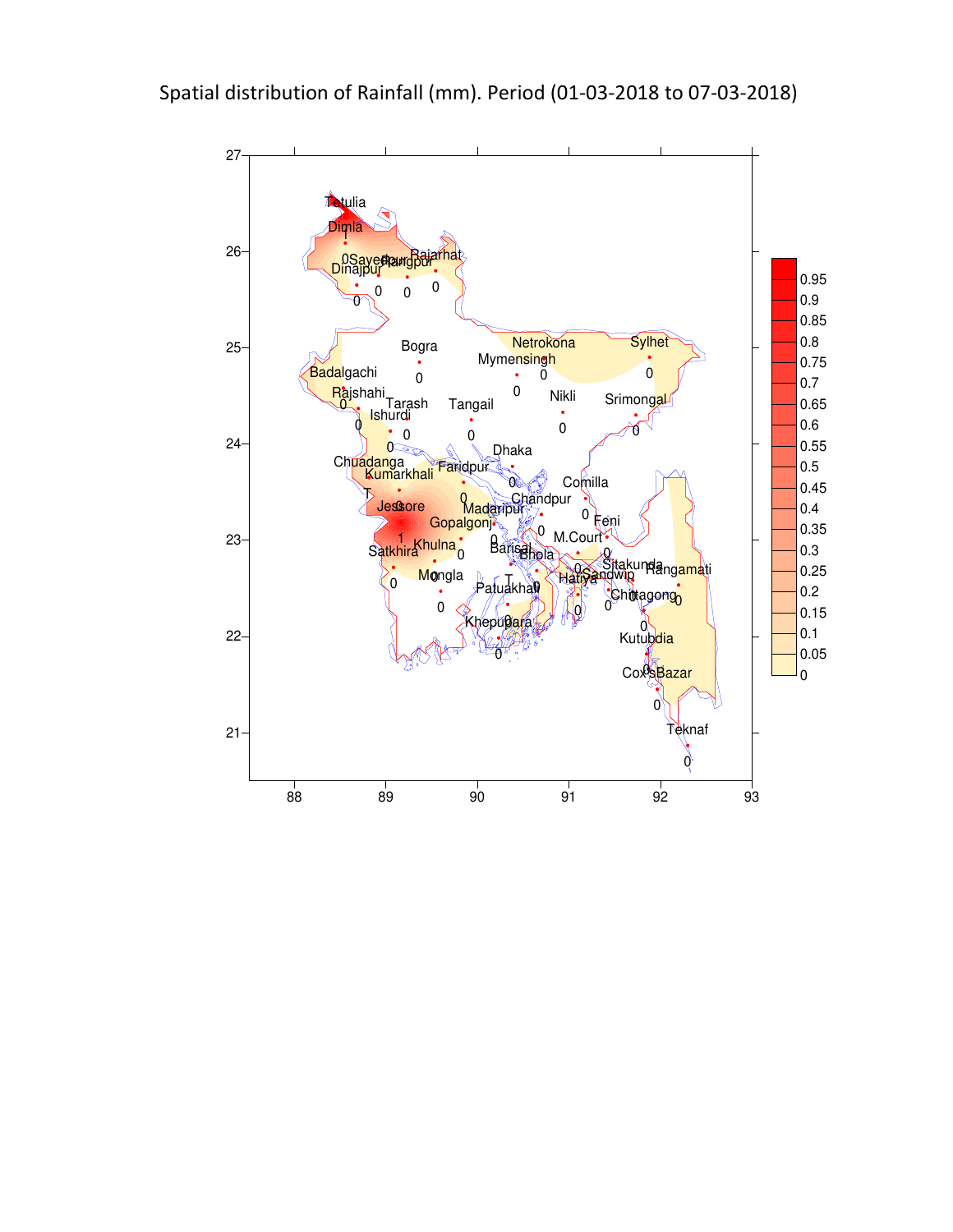



# গণপ্রজাতন্ত্রী বাংলাদেশ সরকার বাংলাদেশ আবহাওয়া অধিদপ্তর কৃষি আবহাওয়া মহাশাখা আবহাওয়া ভবন, ই-২৪, আগারগাঁও, ঢাকা-১২০৭। www.bmd.gov.bd

তারিখ: ০৮-০৩-২০১৮ খ্রিঃ

এজিএম-২৩.০৯.০০০০.০৩৫.৫১.০১১.১৮.১০



1 2 3 4 5 6 7 8 9 10 11 12 13 14 15 16 18 20

প্ৰধান বৈশিষ্ট্য সমূহঃ-

গত সপ্তাহে দেশের দৈনিক উজ্জ্বল সূর্যকিরণ কালের গড় ৭.৩৯ ঘন্টা ছিল । গত সপ্তাহে দেশের দৈনিক বাষ্পীভবনের গড় ৩.৯১ মিঃ মিঃ ছিল।

# আবহাওয়ার পূর্বাভাসঃ- ০৮-০৩-২০১৮ থেকে ১৪-০৩-২০১৮ ইং পর্যন্ত।

এ সপ্তাহে দৈনিক উজ্জ্বল সূর্য কিরণ কাল ৬.৫০ থেকে ৮.০০ ঘন্টার মধ্যে থাকতে পারে । আগামী সপ্তাহের বাষ্পীভবনের দৈনিক গড় ৩.২৫ মিঃ মিঃ থেকে ৪.২৫ মিঃ মিঃ থাকতে পারে।

- পশ্চিমা লঘুচাপের বর্ধিতাংশ বিহার ও তৎসংলগ্ন এলাকায় অবস্থান করছে। মৌসুমের স্বাভাবিক লঘুচাপ দক্ষিণ বঙ্গোপসাগরে অবস্থান করছে।
- এ সময়ে আকাশ অস্থায়ীভাবে আংশিক মেঘলাসহ আবহাওয়া প্রধানতঃ শুষ্ক থাকতে পারে। সেই সাথে সারাদেশের কিছু কিছু স্থানে বিছিন্নভাবে হালকা (০৪-১০ মিঃ মিঃ ) থেকে মাঝারী (১১-২২মিঃ মিঃ) ধরণের বৃষ্টি/বজ্রবৃষ্টি হতে পারে।
- এ সময়ে শেষ রাত হতে সকাল পর্যন্ত দেশের নদী অববাহিকায় হালকা কুয়াশা পড়তে পারে ।
- এ সময়ে সারাদেশে দিন ও রাতের তাপমাত্রা প্রায় অপরিবর্তিত থাকতে পারে।

Treatures Car

(দিলরুবা বেগম) আবহাওয়াবিদ পরিচালকের পক্ষে ফোনঃ ৪৮১১০১২১(দপ্তর)

# পূর্বাভাসের সময়কাল: ০৮-০৩-২০১৮ থেকে ১৪-০৩-২০১৮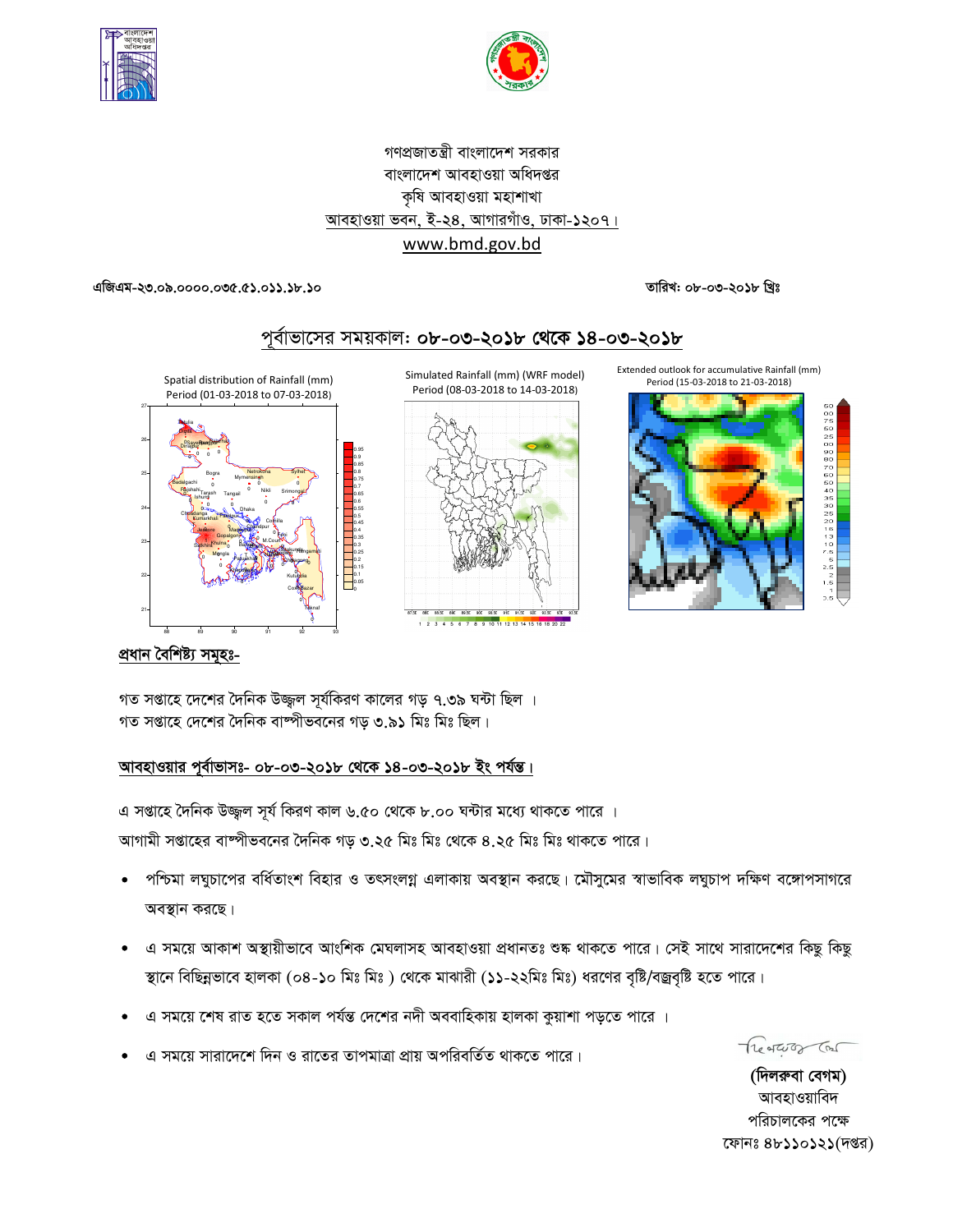# <u>সংক্ষিপ্ত আবহাওয়া বিবরণী, সময়: ০১.০৩.২০১৮ থেকে ০৭.০৩.২০১৮</u>

 $\sim$  ordified argument

|           |       |                           |                |                                        | איווריוני טיאיורי                              | וצוייוש |                          |      |                                        |                        |                         |                          |
|-----------|-------|---------------------------|----------------|----------------------------------------|------------------------------------------------|---------|--------------------------|------|----------------------------------------|------------------------|-------------------------|--------------------------|
| বিভাগ     |       | সর্বোচ্ছ তাপমাত্রার পরিসর | $^\circ$ ମେଃ   |                                        | সৰ্বোচ্ছ তাপমাত্ৰা ° সেঃ                       |         |                          |      | সর্বোনিম তাপমাত্রার পরিসর <i>°</i> সেঃ |                        | সর্বোনিম তাপমাত্রা °সেঃ |                          |
| ঢাকা      | ৩০.০  | ৩৫.২                      | $^\circ$ সেঃ   | ফরিদপুর                                | $0.96$ $\approx$ $\approx$ $\approx$ $\approx$ |         | $\sim 100$               | ২৩.৮ | $^{\circ}$ (সঃ $^{\circ}$              | টাঙ্গাইল               | ১৭.৫                    | $^{\circ}$ (ਸਃ           |
| ময়মনসিংহ | ∣২৯.২ | - ৩৩.০                    | $^\circ$ (ਸਃ   | ময়মনসিংহ                              | <b>ిల.</b> సి.8                                |         |                          | ২২.৬ | $^{\circ}$ (সঃ                         | নেত্ৰকোনা              | 59.8                    | $^{\circ}$ (সঃ           |
| চট্টগ্ৰাম | ২৯.০  | - ৩৪.৭                    |                | $^\circ$ সেঃ সীতাকুভ                   | ৩৪.৭ $^{\circ}$ সেঃ ১৬.৮                       |         | $\overline{\phantom{a}}$ | ২8.० |                                        | $^\circ$ সেঃ সীতাকুণ্ড | ১৬.৮                    | $^{\circ}$ (সঃ           |
| সিলেট     | ২৯.৬  | $-08.8$                   | $^\circ$ (ਸਃ   | শ্ৰীমঙ্গল                              | $0.3^{\circ}$ (H <sub>2</sub> ) $\alpha$ , b   |         |                          | ২১.৬ | $^{\circ}$ (সঃ                         | শ্ৰীমঙ্গল              | $\delta$ .b             | $^{\circ}$ (সঃ           |
| রাজশাহী   | ২৮.৫  | - ৩৫.৬                    |                | ° সেঃ রাজশাহী                          | ৩৫.৬ $^{\circ}$ সেঃ ১৪.৪                       |         |                          | ২১.৮ | $\degree$ C $\mathrm{Hz}$              | রাজশাহী                | 38.8                    | $^{\circ}$ CA $^{\circ}$ |
| রংপূর     | ২৭.০  | - ৩২.০                    | $^{\circ}$ (ਸਃ | াদনাজপুর                               | $\circ$ ి (మి. ) $\circ$ .8                    |         |                          | 55.8 | $\degree$ (X $\degree$                 | রাজারহাট               | 50.8                    | $^{\circ}$ (সঃ           |
| খুলনা     | ৩১.৩  | ৩৬.৬                      | $^{\circ}$ (সঃ | যশোর                                   | ৩৬.৬ ° সেঃ ১৬.৫                                |         |                          | ২৩.৫ | $^{\circ}$ সেঃ                         | চয়াডাঙ্গা             | ১৬.৫                    | $^{\circ}$ (সঃ           |
| বরিশাল    | ৩১.৪  | - ৩৫.০                    | $^{\circ}$ (সঃ | পটুয়াখালী<br>$\overline{\phantom{0}}$ | $\sim$ 6.0 $^{\circ}$ (H) $^{\circ}$ 0.30      |         |                          | ২৩.৮ | °মেঃ ভোলা                              |                        | ১৯.৮                    | $^{\circ}$ (সঃ           |

বৃষ্টিপাত বিশ্লেষণ এবং স্বাভাবিক তাপমাত্ৰাঃ-

| বিভাগের নাম | স্টেশনের নাম | মোট<br>বৃষ্টিপাত<br>(মিঃমিঃ) | বৃষ্টিপাত<br>(মিঃমিঃ) | স্বাভাবিক বিছ্যুতি(%) | মোট<br>বৃষ্টিপাতের<br>দিন | সৰ্বোচ্ছ<br>গড় আদ্রতা<br>( %) | সর্বোনিম্ন<br>আদ্ৰতা<br>( %) | গড় সৰ্বোচ্ছ<br>তাপমাত্রা<br>(ডিগ্ৰী সেঃ) | গড<br>ষভাবিক<br>তাপমাত্রা<br>( ডিগ্ৰী সেঃ) | সৰ্বোনিম্ন<br>গড<br>তাপমাত্রা<br>(ডিগ্ৰী | সৰ্বোলিম্ন<br>ষাভাবিক<br>গড<br>তাপমাত্রা( |
|-------------|--------------|------------------------------|-----------------------|-----------------------|---------------------------|--------------------------------|------------------------------|-------------------------------------------|--------------------------------------------|------------------------------------------|-------------------------------------------|
|             |              |                              |                       |                       |                           |                                |                              |                                           |                                            | (সঃ)                                     | ডিগ্ৰী সেঃ)                               |
| ঢাকা        | ঢাকা         | 000                          | ¢                     | -১০০                  | $^{00}$                   | ಂನಿಲಿ                          | ২৯                           | 00.5                                      | 00.6                                       | ২২.১                                     | ১৮.৬                                      |
|             | ফরিদপুর      | 000                          | 8                     | -১০০                  | oo                        | ০৯৪                            | ০৩১                          | ೦೦8                                       | 0.0                                        | ०२०                                      | 39.0                                      |
|             | মাদারীপুর    | 000                          | ৯                     | -200                  | $^{00}$                   | ০৯৭                            | ২৫                           | 00.3                                      | ৩০.৯                                       | ২০.৮                                     | ১৮.২                                      |
|             | নিকলী        | 000                          | $\ast$                | $***$                 | $^{\circ}$                | ಂನಿಲಿ                          | ৫২                           | 0.0                                       | $\pm\pm$                                   | ২০.৬                                     | $\ast\ast$                                |
|             | টাঙ্গাইল     | 000                          | ¢                     | -200                  | $^{\circ}$                | ০৯১                            | ৩৩                           | ৩২.৭                                      | 0.00                                       | 56.8                                     | ১৬.৯                                      |
|             | গোপালগজ্ঞ    | 000                          | $\ast$                | ***                   | $^{\circ}$                | ০৯১                            | ০৩৫                          | ೲ                                         | $**$                                       | ০২১                                      | **                                        |
| ময়মনসিংহ   | ময়মনসিংহ    | 000                          | 8                     | ***                   | oo                        | $\circ$ ನಿ $8$                 | ০৪২                          | ০৩২                                       | ২৯.৩                                       | ०२०                                      | 39.5                                      |
|             | ৰেত্ৰকোনা    | 000                          | $\ast\ast$            | $***$                 | $^{00}$                   | ০৯৬                            | 08 <sub>b</sub>              | ೲ                                         | $\pm\pm$                                   | ०२०                                      | $\ast\ast$                                |
| চট্টগ্ৰাম   | ঢট্ৰগ্ৰাম    | 000                          | $\circ$               | $***$                 | oo                        | $\ast\ast$                     | $\ast\ast$                   | ০৩২                                       | ২৯.৮                                       | ০২২                                      | ১৮.৩                                      |
|             | সীতাকুন্ড    | 000                          | ¢                     | ***                   | $^{\circ}$                | $\ast\ast$                     | $\ast\ast$                   | $\pm\pm$                                  | 00.8                                       | $**$                                     | 39.6                                      |
|             | রাঙ্গামার্টি | 000                          | ৮                     | ***                   | $^{\circ}$                | ০৯৫                            | ০২২                          | ০৩৩                                       | 0.0                                        | ०५२                                      | 39.9                                      |
|             | কক্সবাজার    | 000                          | 8                     | ***                   | oo                        | ০৯৫                            | ¢о                           | ৩১.৮                                      | ७०.१                                       | ২১.১                                     | ১৯.৩                                      |
|             | টেকনাফ       | 000                          | $\circ$               | ***                   | ٥о                        | ০৯৮                            | ০৬২                          | ০৩১                                       | 00.8                                       | ०२०                                      | ১৯.১                                      |
|             | হাতিয়া      | 000                          | $\mathcal{L}$         | ***                   | oo                        | ১০০                            | ¢Ъ                           | ৩১.৯                                      | ২৯.৬                                       | 35.8                                     | ১৯.৩                                      |
|             | সন্দ্বীপ     | 000                          | ٩                     | -১০০                  | $^{00}$                   | ০৯৭                            | oQ)                          | ০৩১                                       | ২৯.১                                       | ০২১                                      | ১৯.৬                                      |
|             | কুতুবদীয়া   | 000                          | ৬                     | $***$                 | oo                        | ০৯৫                            | ৬২                           | ७०.१                                      | ২৯.০                                       | ২০.৮                                     | ১৯.৫                                      |
|             | ফেনী         | 000                          | ٩                     | ***                   | $^{\circ}$                | ০৯৫                            | 85                           | ৩২.৭                                      | 00.3                                       | ২১.৮                                     | ১৮.৩                                      |
|             | মাইজদী কোর্ট | 000                          | ৯                     | -200                  | $^{\circ}$                | ০৯৬                            | 88                           | ৩২.৮                                      | 0.00                                       | २२.२                                     | 3b.0                                      |
|             | চাঁদপুর      | 000                          | ৩                     | ***                   | oo                        | $\ast$ $\ast$                  | $* *$                        | $* *$                                     | ৩০.২                                       | $\pm\pm$                                 | 3b.6                                      |
|             | কুমিল্লা     | 000                          | ¢                     | ***                   | $^{\circ}$                | ০৯৪                            | ¢о                           | 05.6                                      | ২৯.৫                                       | ২১.৫                                     | 39.5                                      |
| সিলেট       | সিলেট        | 000                          | ډډ                    | ***                   | oo                        | ০৯১                            | 8 <sub>0</sub>               | 0.8                                       | ২৯.৫                                       | ২০.০                                     | ১৬.৯                                      |
|             | শ্ৰীমঙ্গল    | 000                          | ٩                     | -200                  | $^{\circ}$                | ০৯৮                            | ০২৬                          | ০৩২                                       | ৩০.২                                       | ০১৯                                      | 36.9                                      |
| রাজশাহী     | রাজশাহী      | 000                          | 8                     | $***$                 | oo                        | ০৯৬                            | ২৮                           | 00.8                                      | ৩০.৯                                       | ১৭.৬                                     | ১৫.৭                                      |
|             | বগুডা        | 000                          | Ъ                     | ***                   | $^{\circ}$                | ಂನಿಲಿ                          | ২৪                           | ৩২.১                                      | ২৯. ৭                                      | 38.0                                     | $\mathcal{V}$                             |
|             | ঈশ্বরদী      | 000                          | 8                     | ***                   | $^{\circ}$                | ০৯৫                            | ১৯                           | 00.5                                      | 00.6                                       | ১৮.২                                     | 30.5                                      |
|             | বদলগাঘী      | 000                          | $\pm \pm$             | ***                   | oo                        | ০৯৮                            | ২৫                           | 0.0                                       | $\pm\pm$                                   | 3b.9                                     | $\ast\ast$                                |
|             | তাডাশ        | 000                          | $\pm \pm$             | ***                   | $^{\circ}$                | $\pm$ $\pm$                    | $\pm \pm$                    | $* *$                                     | $**$                                       | $\ast$ $\ast$                            | $\pm\pm$                                  |
| রংপুর       | রংপুর        | 000                          | ৩                     | ***                   | oo                        | ০৯১                            | 80                           | ৩০.৬                                      | ২৮.৩                                       | ১৮.১                                     | 30.0                                      |
|             | দিনাজপুর     | 000                          | ٠                     | ***                   | $^{\circ}$                | ಂನಿಲಿ                          | ৩৯                           | ৩০.৭                                      | ২৮.৯                                       | 39.5                                     | 36.5                                      |
|             | সৈয়দপুর     | 000                          | $\ast\ast$            | $***$                 | oo                        | ०৯৪                            | 089                          | ০৩১                                       | $\pm\pm$                                   | ০১৮                                      | **                                        |
|             | রাজারহাট     | 000                          | $\pm \pm$             | ***                   | $^{\circ}$                | ০৯৫                            | 8 <sub>0</sub>               | 0.00                                      | **                                         | 59.0                                     | **                                        |
|             | তেতুঁলিয়া   | ००১                          | $* *$                 | ***                   | ०১                        | ০৯৪                            | 8 <sub>b</sub>               | ২৮.৭                                      | **                                         | 39.5                                     | **                                        |
|             | ডিমলা        | 000                          | $* *$                 | ***                   | ٥о                        | ಂನಿಲಿ                          | 89                           | ২৯.২                                      | $\pm\pm$                                   | 39.5                                     | **                                        |
| থুলনা       | থুলনা        | 000                          | ¢                     | -১০০                  | $^{\circ}$                | ০৯৫                            | 80                           | ৩৩.৭                                      | ৩১.২                                       | ২১.৭                                     | ১৮.৩                                      |
|             | মংলা         | 000                          | $\ast$                | ***                   | oo                        | ০৯৫                            | ০8৩                          | ೦೦8                                       | **                                         | ০২৩                                      | **                                        |
|             | যশোর         | ००১                          | ٩                     | -৮৬                   | ο১                        | $\ast\ast$                     | $\ast\ast$                   | $\ast\ast$                                | 05.0                                       | **                                       | 59.8                                      |
|             | চুয়াডাঙ্গা  | ٩g                           | 8                     | ***                   | ०১                        | ০৯২                            | $\mathcal{S}^{\mathcal{O}}$  | **                                        | $\frac{b}{b}$                              | $\pm \pm$                                | ১৬.৫                                      |
|             | সাতক্ষীরা    | 000                          | ٩                     | -200                  | $^{\circ}$                | ০৯৮                            | ২১                           | ৩৩.৩                                      | ৩১.২                                       | ২০.৭                                     | $\delta$ . d                              |
|             | কুমারখালী    | 000                          | $\ast\ast$            | ***                   | $^{\circ}$                | ०१১                            | ०৫१                          | ೦೦8                                       | $***$                                      | ०२०                                      | $\ast\ast$                                |
| বরিশাল      | বরিশাল       | ঞ                            | 8                     | ***                   | ०১                        | ০৯৭                            | ৩৮                           | 0.00                                      | ৩০.৮                                       | 577                                      | ১৮.১                                      |
|             | ভোলা         | 000                          | ১৩                    | -200                  | $^{\circ}$                | ০৯৬                            | 82                           | ৩২.৯                                      | 00.8                                       | ২১.৬                                     | 797                                       |
|             | পটুয়াথালী   | 000                          | 8                     | -200                  | oo                        | ০৯৮                            | ৩৯                           | ల8.১                                      | ৩০.৯                                       | २२.৫                                     | 797                                       |
|             | খেপুপাড়া    | 000                          | ৩                     | ***                   | $^{\circ}$                | ০৯৯                            | 089                          | ೲ                                         | ৩০.৬                                       | ০২২                                      | 32.9                                      |

N.B. Analyses contained in this bulletin are based on preliminary \* un-checked data. \*\* Data not received. \*\*\* Data not available.